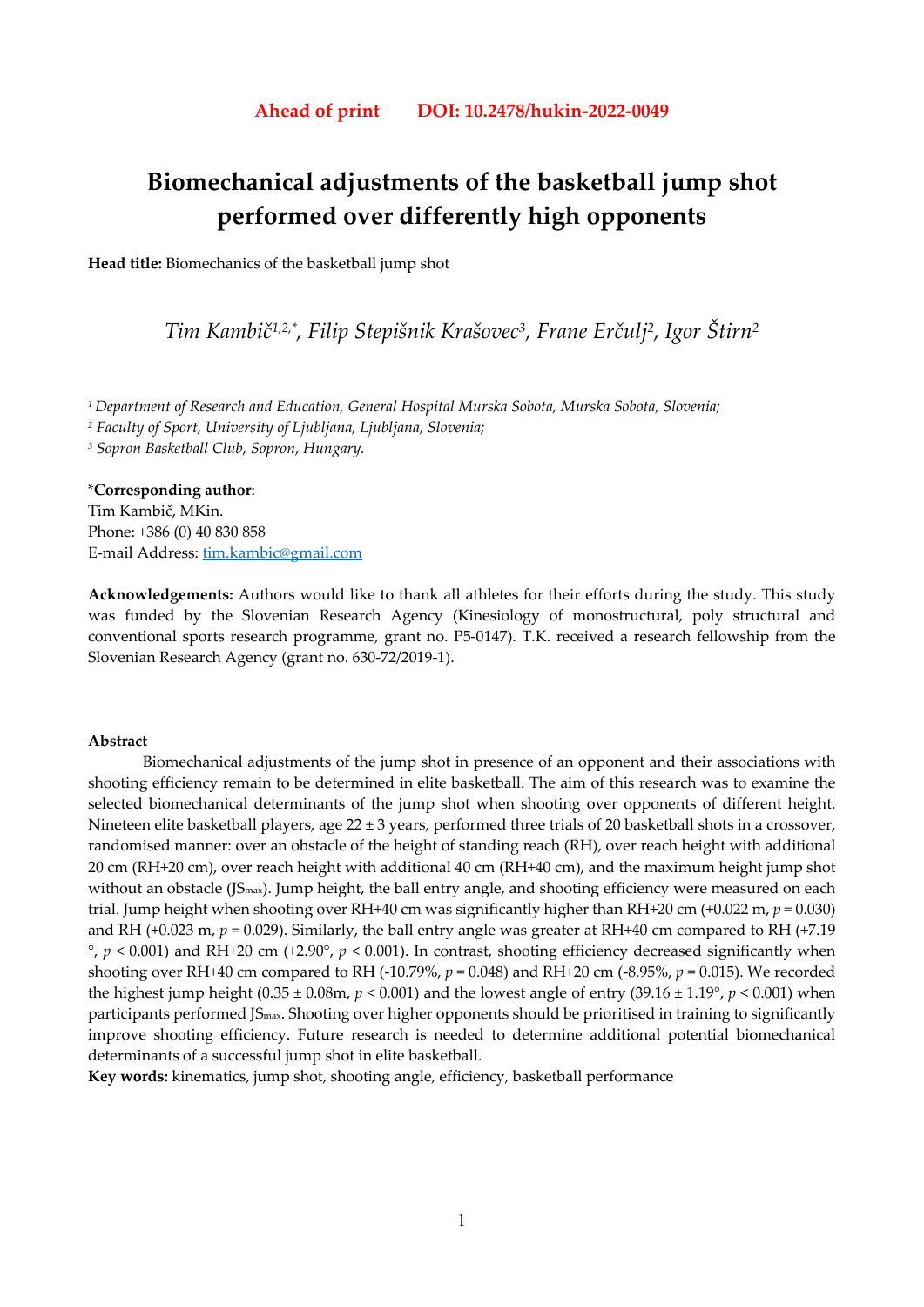## **Introduction**

Basketball is a team sport with the aim to score more points than the opponent by shooting the ball through a 46 cm circular rim (Okazaki et al., 2015). The basketball shot is the only way to score and is one of the most important technical elements in basketball, executed with either the one-legged lay-up under the rim or the two-legged standing or jump shot from distance (Podmenik et al., 2012).

A successful shot is determined by three main factors of the ball trajectory during the release phase: the vertical displacement of the ball, the horizontal displacement and the ball velocity (Miller and Bartlett, 1996). Previous research has mainly suggested that higher shooting efficiency can be achieved when the basketball jump shot is performed at its highest point in the air, and when using a lower shooting velocity and a release ball angle between 44 and 52° (Miller and Bartlett, 1996; Rojas et al., 2000). However, there are several additional factors that influence successful field goal (Okazaki et al., 2015), including shooting distance (Miller and Bartlett, 1996, 1993; Okazaki and Rodacki, 2012), body position (posture) during ball release (Knudson, 1993), presence of an opponent guarding the shot (Rojas et al., 2000), the angle of release and entry of the basketball (Miller and Bartlett, 1993, 1996), field of view (Oudejans et al., 2002), and other movements (e.g., dribbling, passing) prior to shooting (Okazaki et al., 2015; Southard and Miracle, 1993).

Previous research has shown that changes in shooting distance alter the height and the angle of ball release, e.g., a longer shooting distance results in a lower jump height and thus a lower ball release height (Miller and Bartlett, 1993, 1996; Okazaki and Rodacki, 2012). These factors decrease shooting efficiency (Okazaki et al., 2015). All of the above studies were conducted without the presence of a defender guarding the shot. However, one of the few studies applied the presence of an opponent during shooting and reported that the angle and height of the released ball increased when shooting over a 1.95 m opponent compared to shooting without the presence of the opponent (Rojas et al., 2000). The presence of the opponent also resulted in greater shooting angles of the shoulders and arms at release, probably due to a faster release of the ball when avoiding the block. On the other hand, compared to shooting without an opponent, there was no significant difference in the height of the centre of gravity during jumping (Rojas et al., 2000).

The presence of an opponent at early stages of the jump shot may also obscure the view of the basketball rim. It has been shown that late vision of the basketball rim (vision obscured until the last +/-350 ms before the ball release) can be as effective as shooting with full vision throughout the jump shot execution, while late vision (vision obscured during the last  $+/350$  ms before the ball release) severely impaired shot efficiency (Oudejans et al., 2002).

Despite the elite level of developed skills in professional basketball, players such as Stephen Curry are always searching new ways to improve their jump shot (Cohen, 2018). Previously, it was demonstrated that the shooting angle and shooting velocity may alter shooting efficiency (Khlifa et al., 2012, 2013; Miller and Bartlett, 1996; Rojas, et al., 2000). Studies have shown increased shooting efficiency when players increase their shooting angle (Khlifa et al., 2012, 2013), and when shooting over opponents (Rojas et al., 2000). Since only one study has examined biomechanical adjustments while shooting over smaller opponents (Rojas et al., 2000), there is still a need to further investigate biomechanical adjustments of the jump shot when performed over taller opponents. Therefore, the aim of our study was to further investigate biomechanical adjustments of the jump shot performed over opponents of different height and their associations with shooting efficiency in professional basketball. We hypothesised that shooting over higher opponents would increase the entry angle of the basketball and the height of the jump shot, although it would decrease shooting efficiency when compared to shooting over smaller opponents.

# **Methods**

## *Participants*

Nineteen elite basketball players, age [mean (SD)] 22 (3) years, height 190.80 (0.96) cm, body mass 86.50 (1.37) kg, volunteered to participate in the study. All participants played in the first or the second Slovenian basketball league and had 13 (1) years of basketball experience. To ensure homogeneity of the sample, only point guards and shooting guards were included in the sample because they make an easier biomechanical adjustment to their shooting kinematics, and they shoot more frequently from longer distances compared to players of other positions (Miller and Bartlett, 1996). The exclusion criteria were any recent injury or illness within six months. Prior to enrolment in the study, all athletes were verbally informed and signed written consent to participate in the study. The study was approved by the Board of Sport Ethics at the Faculty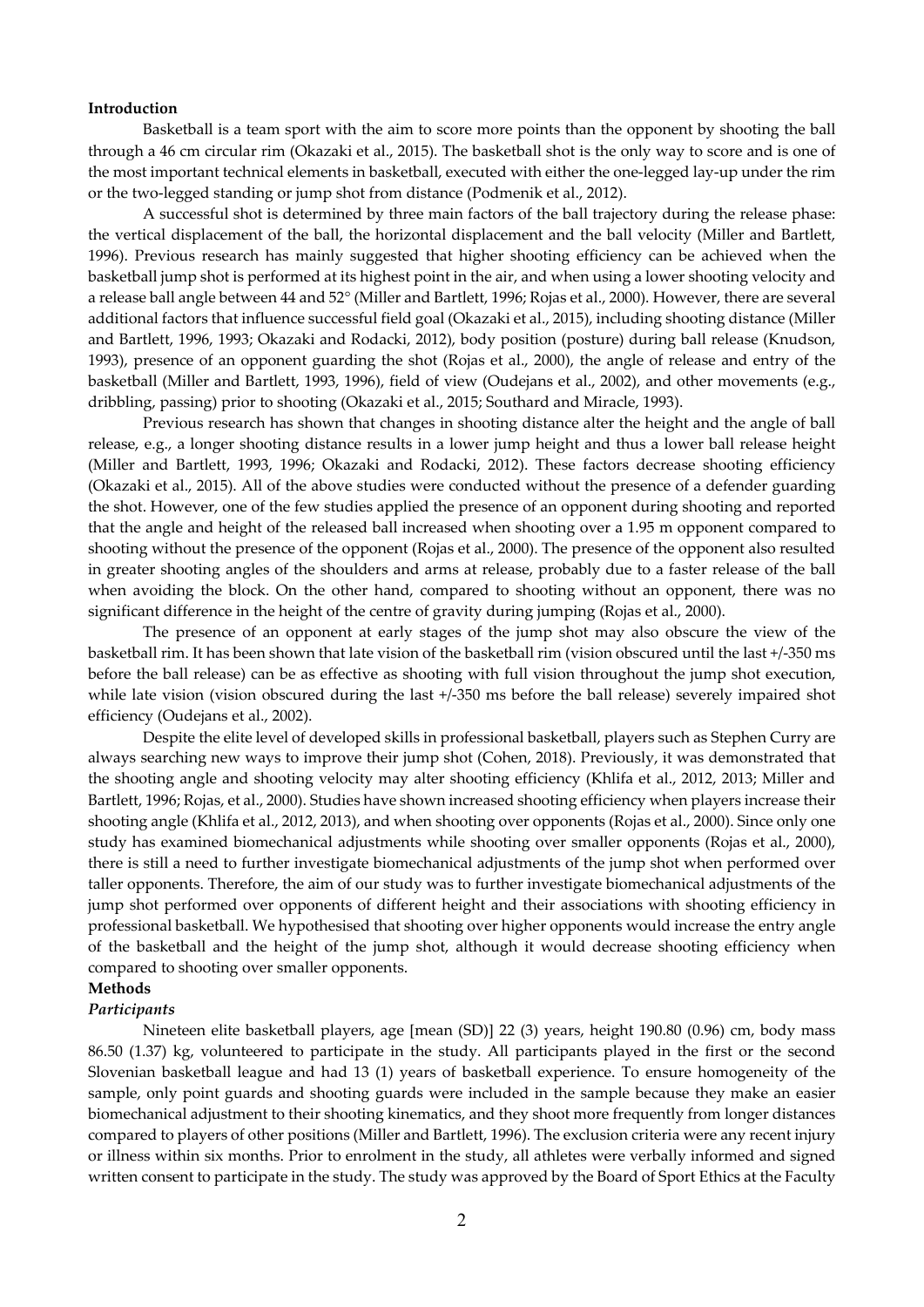of Sport, University of Ljubljana, and was conducted in accordance with the Declaration of Helsinki and the American College of Sports Medicine guidelines for the use of Human Participants. *Measurements* 

Body height and mass were measured to the nearest 0.01 cm and 0.01 kg, respectively, using a commercial scale and a stadiometer (SECA, Hamburg, Germany). Ground reaction forces during shooting trials and CMJs were measured using the Kistler 9286A force plate (Kistler Instruments AG , Winterthur, Switzerland), while shooting angles were measured using 94Fifty® Smart Basketball (InfoMotion Sports Technologies Inc., Massachusetts, USA). The smart basketball recorded real-time kinematic information during the basketball session (e.g., forces applied to the basketball during the shot, shooting angles, shooting time, angular velocity of basketball rotation) and enabled direct feedback to the measurer. This device proved to be reliable (± 1 degree shooting angle error) and showed excellent validity compared to the Dartfish system (Cronbach's alpha = 0.998) (Abdelrasoul et al., 2015) and to the Kinovea software at 100 Hz video capture (significant correlation coefficient for the ball entry angle = 0.98 and velocity = 0.96, both *p* < 0.05) (Rupčić et al., 2016). In professional basketball, the ball is usually released in the highest point of the jump shot (Okazaki et al., 2015), thus, the data obtained from both devices were not synchronised.

# *Design and procedures*

### *Design*

This study was designed as a crossover, randomised controlled study. To assess the shooting angle (ball entry angle), shooting efficiency, and shot jump height, participants performed three randomly assigned sets consisting of 20 shots per set: shooting over the obstacle of standing reach height (RH), over an obstacle 20 cm higher than RH (RH+20 cm), and over an obstacle 40 cm higher than RH (RH+40 cm). For additional assessment of jump height, participants performed three countermovement jumps (CMJs) with and without an arm swing followed by three repetitions of maximum height jump shots without an obstacle. *Procedures* 

All measurements were performed in the Laboratory of Kinesiology at the Faculty of Sport, University of Ljubljana. Participants were advised to rest and avoid any moderate-to-vigorous physical activity, including basketball and resistance training, as well as to avoid ingesting caffeine on the morning of the measurements. Each participant visited our facilities only once. Prior to the warm-up, we measured each athlete's maximal vertical standing reach height (Figure 1).

The warm-up lasted 8 minutes and consisted of common basketball movements. After the warm-up, each participant performed three shots from a distance of 5.40 m and 60 cm from the obstacle (imitating a defender) in a brief familiarization session. Before each shooting trial, we determined the baseline force (weighted) of each participant while standing on a force plate with hand holding the basketball. Time zero was determined by instructing athletes to stand still for 3-5 s prior to performing a basketball jump shot. During the test trial, participants were randomly assigned to perform 20 jump shots over three different obstacle heights: standing reach height (RH), standing reach height additionally raised by 20 cm (RH+20 cm), and 40 cm (RH+40 cm). In the additional shooting trial, participants were asked to perform 20 maximal height jump shots without obstacles (JSmax). There was a five-minute rest interval between each shooting trial. In the final measurement, participants performed three CMJs with and without arms assistance (swing) during the take-off phase, with a two-minute rest interval between the two CMJ attempts. *Statistical analysis* 

Numerical variables are presented as means (standard error of the mean) unless otherwise stated. Normality of distribution, homogeneity of variances, and sphericity were tested using the Shapiro-Wilk test, the Levene's test, and the Mauchly's test. Differences between shooting trials (RH, RH+20, RH+40 and JSmax) were calculated using repeated measures analysis of variance (ANOVA), with Bonferroni correction for pairwise comparisons for normally distributed variables and equal variances; the Friedman test was used for pairwise comparisons. Data were analysed using the IBM SPSS 22 statistical package for Windows (SPSS, Chicago, Illinois, USA), with alpha level set a priori to 0.05.

## **Results**

There was a significant difference in jump height ( $p < 0.001$ ), ball entry angles ( $p = 0.020$ ), and shooting efficiency (*p* = 0.031) between shooting trials. Shooting over RH+40 cm resulted in a significantly higher jump height compared to RH+20 cm (+0.022 m, *p* = 0.030) and RH (+0.023 m, *p* = 0.029) (Figure 2a). Similarly, the angle of entry differed significantly across all three shooting trials ( $p < 0.001$ ), with the highest difference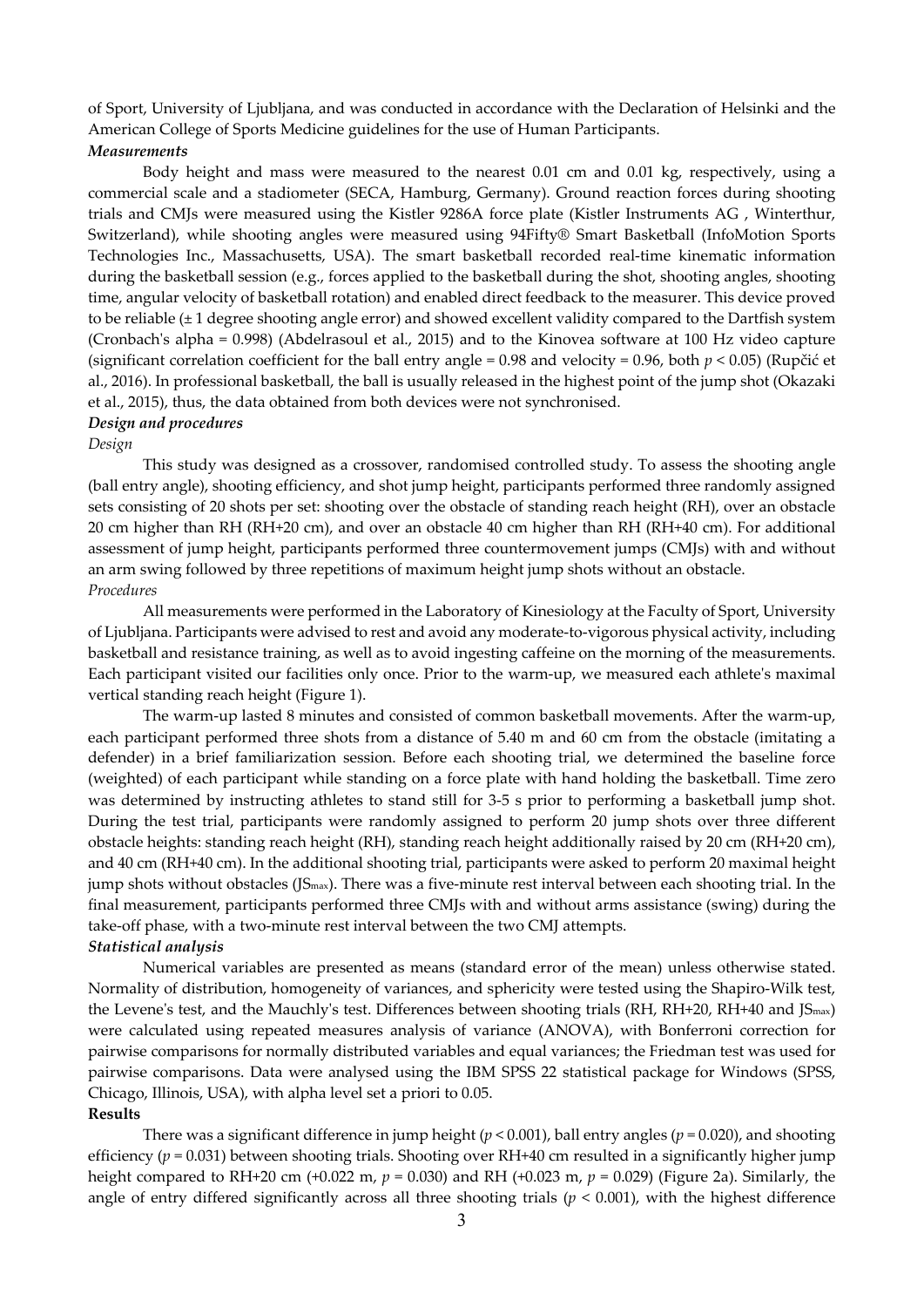obtained between RH and RH+40 cm (+7.19°, *p* < 0.001) and the lowest between RH and RH+20 cm (+2.90°, *p* < 0.001) (Figure 2b). On the contrary, shooting efficiency decreased significantly when shooting over higher obstacles  $(p = 0.031)$  (Figure 2c).

Shooting efficiency decreased significantly when shooting over RH+40 cm compared to RH (-10.79%,  $p = 0.048$ ) and RH+20 cm (-8.95%,  $p = 0.015$ ). When performing JS<sub>max</sub>, we obtained the significantly highest value of jump shot height (0.350 [0.08] m,  $p < 0.001$ ) and the lowest angle of entry (39.16 [1.19]°,  $p < 0.001$ ). Finally, the average CMJ heights with and without an arm swing were 0.470 (0.054) m and 0.388 (0.045) m, respectively.

# **Discussion**

Our study showed that shooting over higher obstacles, imitating blocking by a defensive player, resulted in higher jumping height and an increased ball entry angle, but lower shooting efficiency. The largest differences in measured variables were obtained between RH, RH+40 and JS<sub>max</sub>. When performing the maximum jump shot without an obstacle (0.350 [0.08] m), participants achieved 74.43% and 90.18% of the height of the maximum CMJ with and without arm assistance, respectively.

The latter results are consistent with previous reports measuring maximum CMJ height in basketball point guards, which varied from 44.8 to 52.6 cm in average and elite point guards, respectively (Ziv and Lidor, 2010). The efficiency in our study was little lower (<60%, Figure 2c) compared to the efficiency (62.0%) when shooting without an opponent 4.6 m from the basket (Okazaki and Rodacki, 2012). Apart from the fact that players performed shooting over an obstacle, the shooting distance in our study was also longer (5.40 m), thus the results are not surprising.

Previous studies have shown that shooting biomechanics and efficiency are largely dependent on jump height, distance to the rim, and presence of an opponent (Okazaki and Rodacki, 2012; Okazaki et al., 2015; Rojas et al., 2000). One of the studies showed that shooting over a 1.95 m opponent resulted in a significantly increased ball release angle (47.0 [1.7]°) compared to shooting without the presence of an opponent (44.7 [2.3]°), as a result of the higher height of the ball release (Rojas et al., 2000). Similar results were obtained in our study, where the ball entry angle when shooting over an obstacle of standing reach height was 46.4 (0.72)°. We found even larger entry angles with increasing height of the obstacle in the RH+20 and RH+40 trials. Although the kinematics of ball release was not measured, it can be postulated that the increase in the angle of entry was strongly dependent on the increased height of ball release, at least for shooting over RH and RH+20cm, while no significant difference was found for the jumps when the height was very low (< 9 cm).

In our study, the height of the shooting obstacle limited shooting efficiency when shooting over RH+20 cm and RH+40 cm. The vision was not obscured in our experiment, thus it seems that the additional height of the obstacle, but not the altered visual control (due to the view of the basket obscured by the defender) was the main reason for the reduced efficiency. Indeed, some previous reports showed no significant difference in efficiency when shooting with full vision to the basket or with late vision at the release phase of the shot (Oudejans et al., 2002).

We identified a few limitations of our study. Firstly, we did not measure ball entry angles and shooting efficiency when shooting without obstacles. Secondly, the accuracy of the data collection could be improved by filming the execution of the jump shot. This would serve as an external validation of the signals obtained from the smart basketball and the force plate. Lastly, our study only provided selected biomechanical features (e.g., ball entry angle and jump shot height), thus, it would be interesting in future studies to investigate wrist, shoulder, and hip release angles, as well as an effect of visual control (e.g., gaze behaviour), as previously reported (de Oliveira et al., 2008; Štirn et al., 2019). Nevertheless, this study provides new insights into the biomechanics of shooting over higher opponents, which is a very common situation in the game.

Our study showed that shooting success largely depends on the opponent's block height, which may alter the biomechanics of the basketball jump shot. Our findings can be applied in basketball training to improve shooting form and efficiency when shooting over opponents of different height. However, future research is needed to investigate other biomechanical variables (the distance to the block, the dynamic (moving) block, etc.) that may contribute to adaptations of the basketball jump shot when shooting over opponents of different height.

### **References**

Abdelrasoul, E., Mahmoud, I., Stergiou, P., & Katz, L. (2015). The Accuracy of a Real Time Sensor in an Instrumented Basketball. *Procedia Engineering, 112*, 202–206.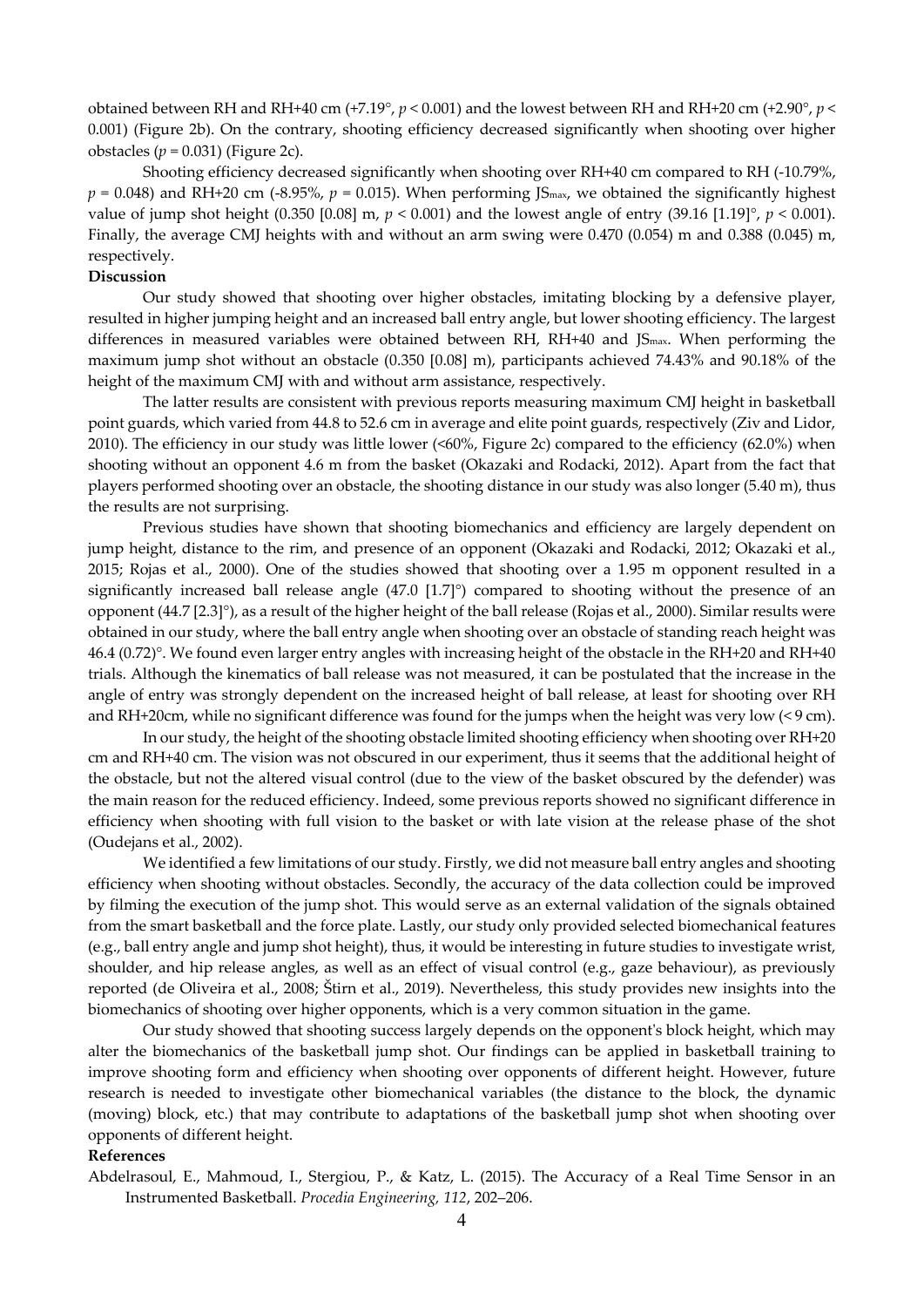- Cohen, B. (2018). Stephen Curry Wants to Get Better at Shooting. *The Wall Street Journal*. https://www.wsj.com/articles/what-if-stephen-curry-is-still-getting-better-1539008958
- de Oliveira, R., Oudejans, R., & Beek, P. (2008). Gaze behavior in basketball shooting: further evidence for online visual control. *Research Quarterly for Exercise and Sport, 79*(3), 399–404.
- Khlifa, R., Aouadi, R., Hermassi, S., Chelly, M. S., Jlid, C., & Gabbett, T. J. (2012). Kinematic adjustments in the basketball free throw performed with a reduced hoop diameter rim. *International Journal of Sports Science & Coaching, 7*(2), 371-381.
- Khlifa, R., Aouadi, R., Shephard, R., Chelly, M. S., Hermassi, S., & Gabbett, T. J. (2013). Effects of a shoot training programme with a reduced hoop diameter rim on free-throw performance and kinematics in young basketball players. *Journal of Sports Sciences*, *31*(5)*,* 497-504.
- Knudson, D. (1993). Biomechanics of the Basketball Jump Shot—Six Key Teaching Points. *Journal of Physical Education, Recreation & Dance, 64*(2), 67–73.
- Miller, S., Bartlett, & R. M. (1996). The relationship between basketball shooting kinematics, distance and playing position. *Journal of Sports Sciences, 14*(3), 243–253.
- Miller, S., Bartlett, & R. M. (1993). The effects of increased shooting distance in the basketball jump shot. *Journal of Sports Sciences, 11*(4), 285–293.
- Okazaki, V., & Rodacki, A. L. F. (2012). Increased distance of shooting on basketball jump shot. *Journal of Sports Science & Medicine, 11*(2), 231–237.
- Okazaki, V., Rodacki, A. L. F., & Satern, M. N. (2015). A review on the basketball jump shot. *Sports Biomechanics, 14*(2), 190–205.
- Oudejans, R. R., van de Langenberg. R. W., & Hutter, R. V. (2002). Aiming at a far target under different viewing conditions: Visual control in basketball jump shooting. *Human Movement Science, 21*(4)*,* 457–480.
- Podmenik, N., Leskošek, B., & Erčulj, F. (2012). The effect of introducing a smaller and lighter basketball on female basketball players' shot accuracy. *Journal of Human Kinetics, 31*, 131–137.
- Rojas, F. J., Cepero, M., Ona, A., & Gutierrez, M. (2000). Kinematic adjustments in the basketball jump shot against an opponent. *Ergonomics, 43*(10), 1651–1660.
- Rupčić, T., Antekolović, L., Knjaz, D., Matković, B., & Cigrovski, V. (2016). Reliability analysis of the 94 Fifty smart sensor basketball. In Zvonar, M. & Sajdlova, Z. (Eds.), *Proceedings of the 10th International Conference on Kinanthropology: Sport and Quality of Life* (pp. 432–438). Brno: Masaryk University.
- Southard, D., & Miracle, A. (1993). Rhythmicity, Ritual, and Motor Performance: A Study of Free Throw Shooting in Basketball. *Research Quarterly for Exercise and Sport, 64*(3), 284–290.
- Štirn, I., Podmenik, N., Supej, M., & Erčulj, F. (2019). Rotation of shoulder and hip axes during a basketball jump shot. *International Journal of Performance Analysis in Sport, 19*(2), 167–178.
- Ziv, G., & Lidor, R. (2010). Vertical jump in female and male basketball player-A review of observational and experimental studies. *Journal of Science and Medicine in Sport, 13*(3), 332–339.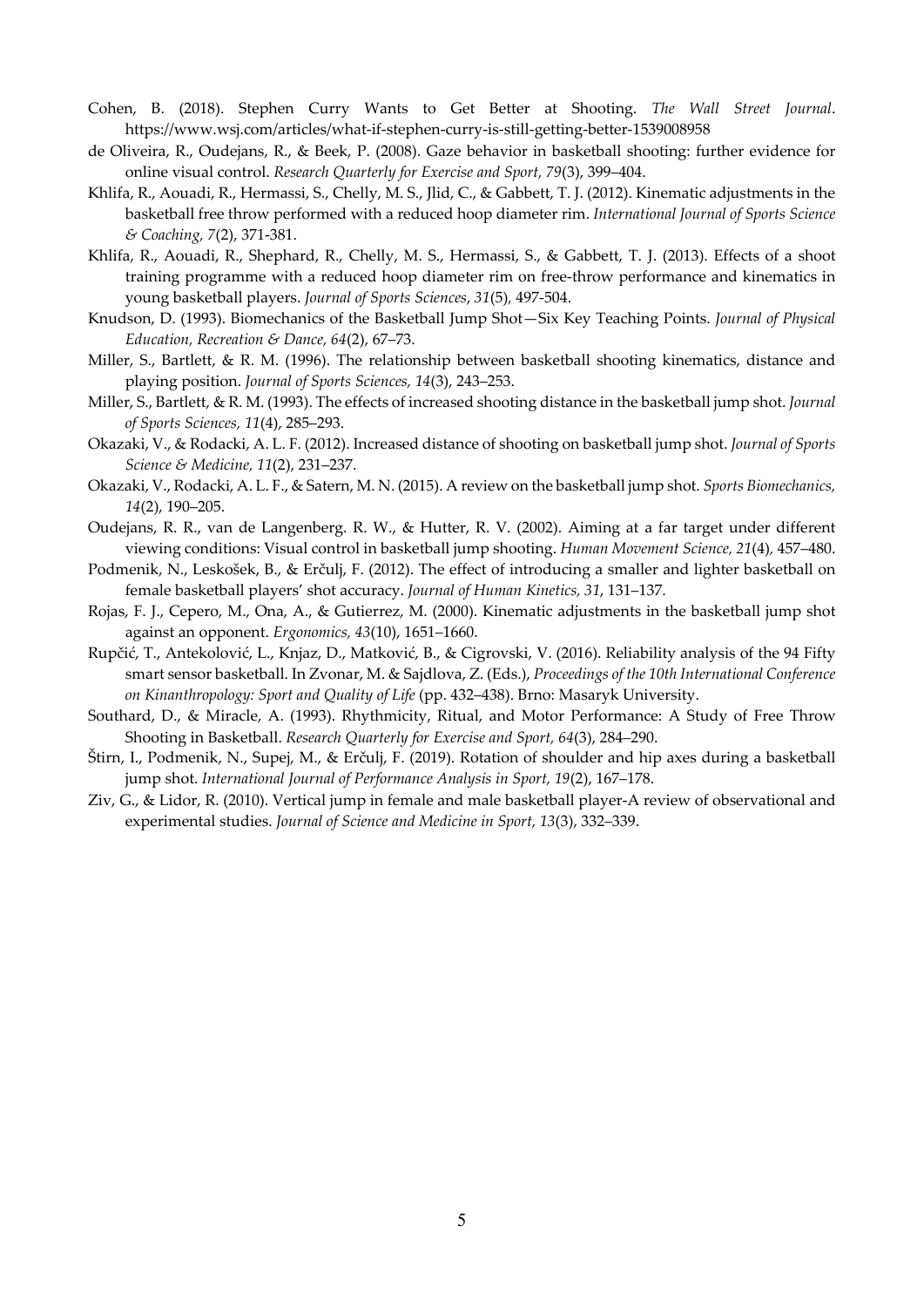

**Figure 1. Measurement of reachable height of the participant**